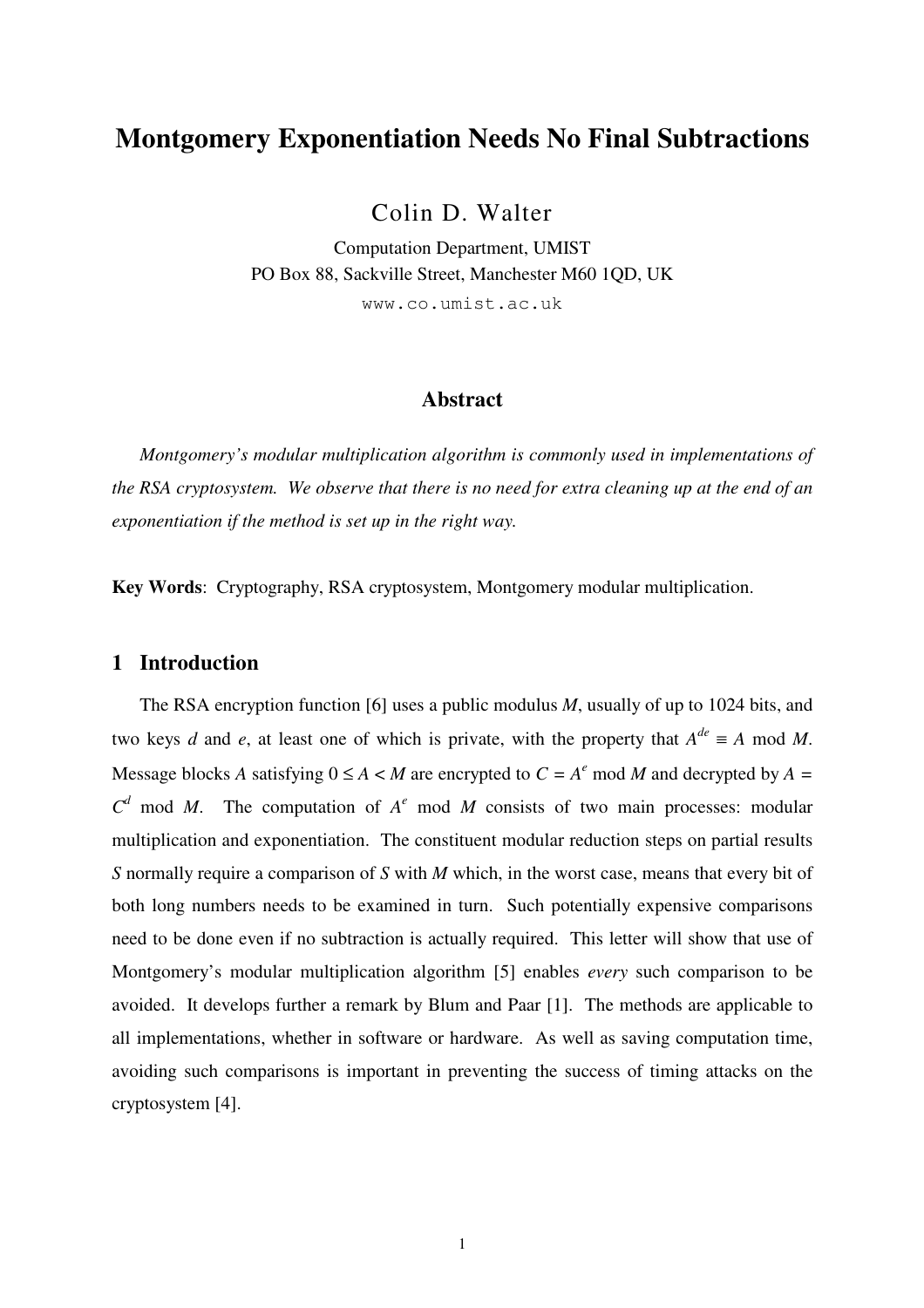### **2 Montgomery's Algorithm**

Suppose all numbers are represented with base (or radix) *r* which is a power of 2, say  $r =$  $2<sup>k</sup>$ , and let *n* be an upper bound on the number of digits needed for any number encountered. Then every number *X* has a representation of the form  $X = \sum_{i=0}^{n-1} x_i r^i$ *i n*  $\sum_{i=0}^{n-1} x_i r^i$  where, for nonredundant systems, the *i*th digit  $x_i$  satisfies  $0 \le x_i < r$ . The classical modular multiplication algorithm for (*A*×*B*) mod *M* simply takes the normal method of multiplication, which accumulates digit products  $a_i \times B$ , and interleaves modular reductions to keep the result below *M*. Peter Montgomery [5] has provided a variation of this algorithm in which the multiplier digits are consumed in the reverse order and no full length comparisons are required for the modular reductions:

#### *MONTGOMERY'S MODULAR MULTIPLICATION ALGORITHM*

```
{ Pre-condition: M prime to r and A non-redundant}
S := 0;For i := 0 to n−1 do
Begin 
q_i := (s_0 + a_i b_0) (-m_0^{-1}) \mod r;
   S := (S + a_i X B + q_i X M) div r ;
   { Invariant: 0 \leq S \leq M+B }
End ; 
{ Post-condition: Sr^n = A \times B + Q \times M }
```
In RSA the modulus is a product of two large primes and so prime to the radix *r*. Hence there is a residue  $m_0^{-1}$  mod *r* which satisfies  $m_0 \times m_0^{-1} \equiv 1 \mod r$ . The digit  $q_i$  is chosen so that *S*+*a*<sub>*i*</sub>×*B*+*q*<sub>*i*</sub>×*M* is exactly divisible by *r*. If we define  $A_i = \sum_{i=0}^{i} a_j r^j$ *j*  $\sum_{j=0}^{i} a_j r^j$  and  $Q_i$  analogously then  $A_i = A_{i-1} + a_i r^i$  and  $A_n = A$ . By induction, the value of *S* at the end of the *i*th iteration is easily shown to satisfy  $r^{i+1}S = A_i \times B + Q_i \times M$  because the division is exact. Hence the post-condition holds. Moreover, the bound on the size of the digits  $a_i$  enables the loop invariant to be established also by induction.

 Some implementations may make use of redundant representations in which the digits have a wider range than 0 .. *r*−1. However, because the digits of *A* are consumed in ascending order, they can be converted on-line into the standard representation for *A*. Thus the algorithm can treat any redundancy in *A*. Redundancy in the other numbers is immaterial to the present argument.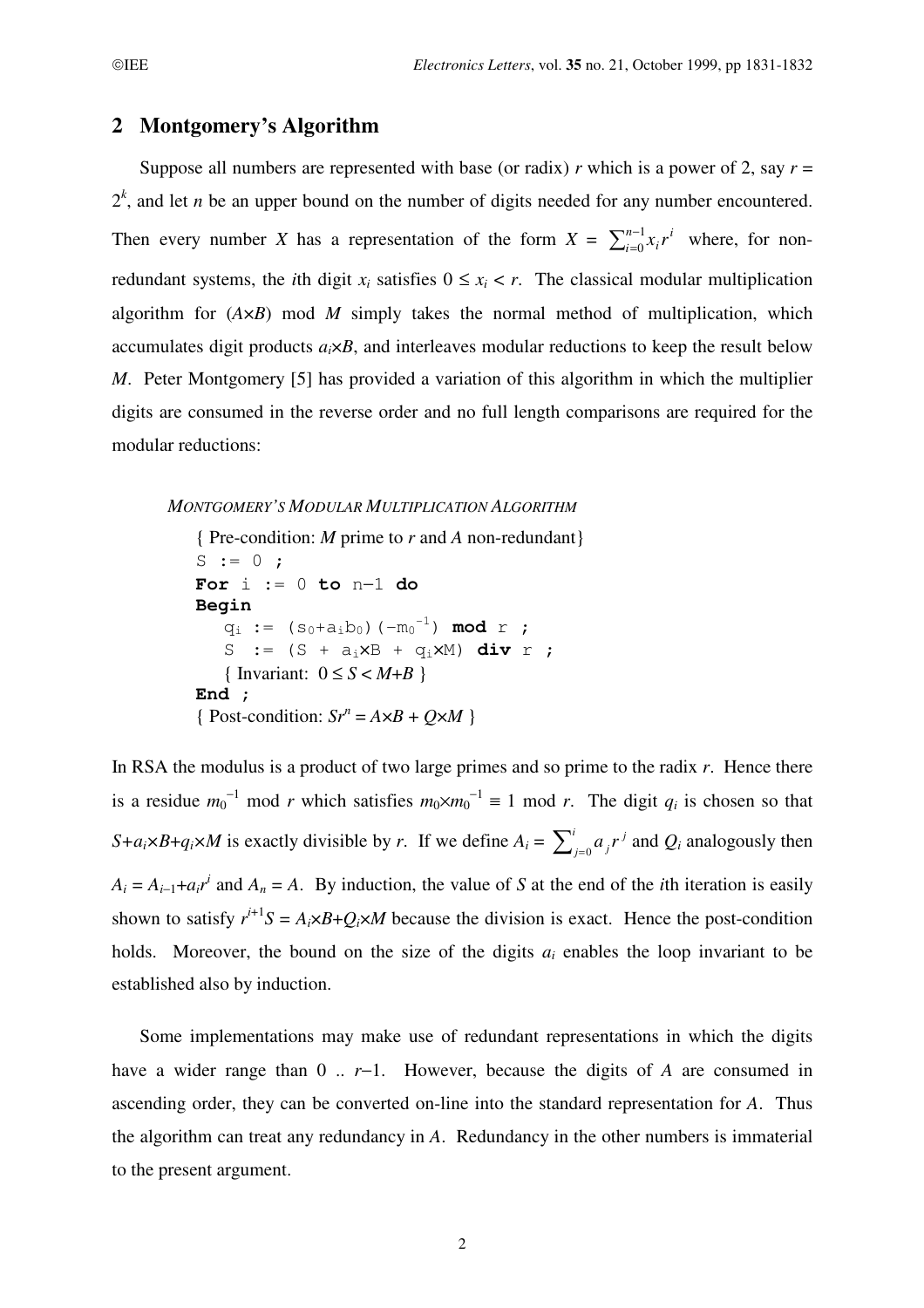### **3 Exponentiation**

 In an encryption, the extra power of *r* factor in the output *S* is easily cleared up by minor processing before and after the exponentiation [2], [3]. We associate with every number its *Montgomery class* mod *M*, namely

$$
\overline{A} \equiv r^n A \bmod M
$$

Then, if  $\overline{\times}$  denotes Montgomery modular multiplication, the *Montgomery product* of  $\overline{A}$  and *B* is  $\overline{A} \times \overline{B} = \overline{A} \ \overline{B} \ r^{-n} = ABr^n \equiv \overline{AB} \ \text{mod} \ M$ . Hence, using  $\overline{\times}$  rather than  $\times$  in an exponentiation algorithm is going to produce  $A^e$  from  $\overline{A}$ . The initial class  $\overline{A}$  is normally formed as a Montgomery product from *A* and the pre-computed value

$$
R = \overline{r^n} \equiv r^{2n} \bmod M
$$

by computing

$$
A \times R \equiv Ar^n \equiv \overline{A} \bmod M.
$$

Finally, removal of the extra power of  $r$  from  $A^e$  is also done by a Montgomery multiplication:  $A^e$  mod  $M$  is obtained from

$$
\overline{A^e} \times 1 \equiv A^e \bmod M.
$$

### **4 Bounds on the I/O**

 Throughout the exponentiation, outputs from multiplications are re-used as inputs. So it is important to ensure these numbers remain bounded. In particular, we will show  $S < 2M$  is maintainable for all outputs *S*. Assume that *n* is large enough for  $2M < r^{n-1}$  to hold and that the inputs A, B to a Montgomery multiplication both satisfy the bound, i.e.  $A < 2M$  and  $B <$ 2*M*. Then  $a_{n-1} = 0$ . Hence, the bound  $S < M+B$  at the end of the second last loop iteration yields  $S < M+r^{-1}B$  on the final round, from which  $S < 2M$  (as  $r \ge 2$ ). Therefore, as both *R* and the initial message *A* for encryption should be below the bound 2*M*, the final output of the exponentiation should also satisfy this bound.

Now consider the final scaling by 1 to remove the unwanted power of  $r$  from  $A^e$ . The post-condition of this modular multiplication is  $Sr^n = A^e + QM$ . Here *Q* can have a